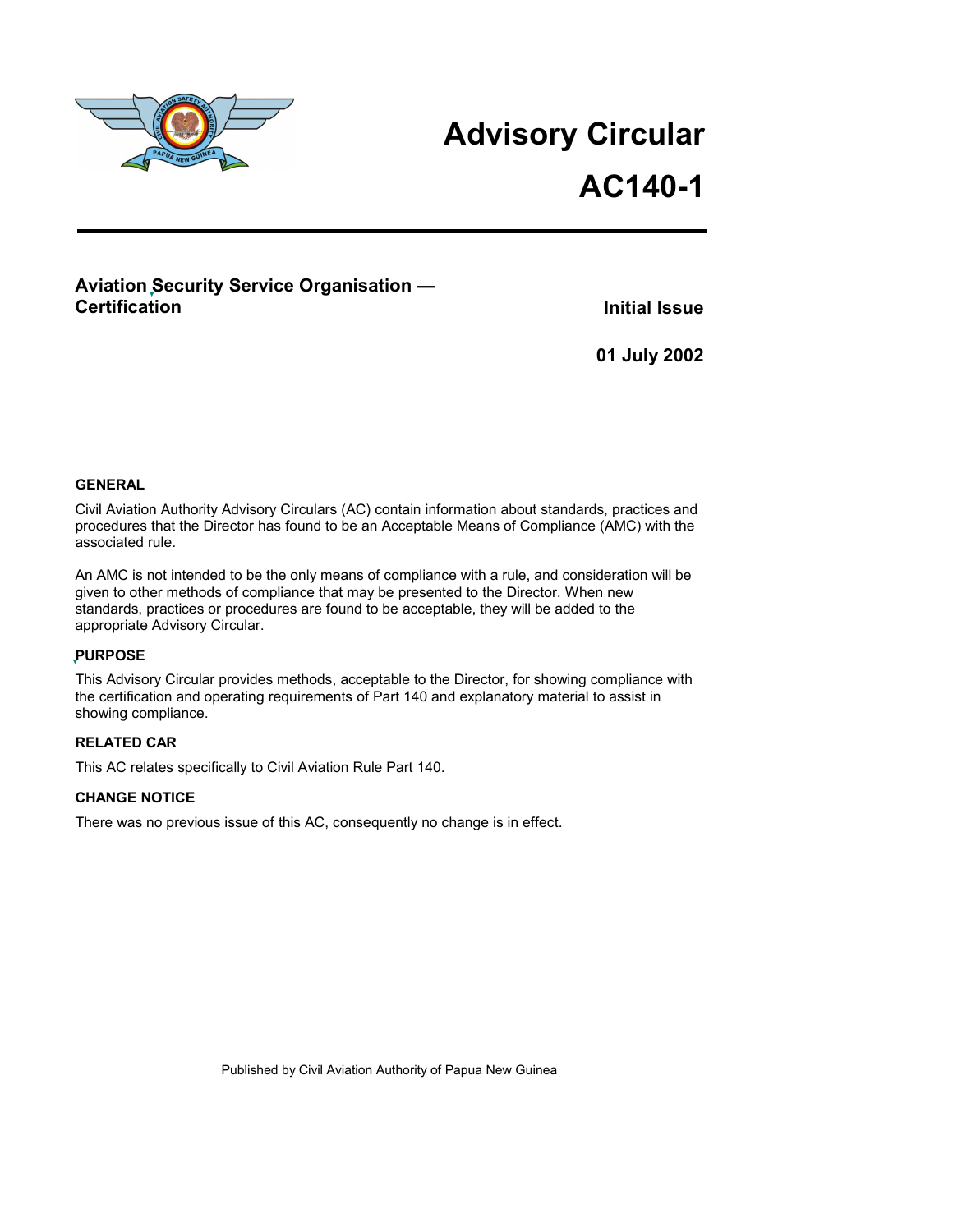## **Table of Contents**

| 140.3 |                                                                                                                                                                         |  |
|-------|-------------------------------------------------------------------------------------------------------------------------------------------------------------------------|--|
| 140.5 |                                                                                                                                                                         |  |
|       | Subpart B - Certification Requirements Manual Manual Manual Manual Manual Manual Manual Manual Manual Manual Ma                                                         |  |
|       |                                                                                                                                                                         |  |
|       | <b>APPENDIX A — Aviation Security Standards</b>                                                                                                                         |  |
|       |                                                                                                                                                                         |  |
| A.1   |                                                                                                                                                                         |  |
| A.2   |                                                                                                                                                                         |  |
| A.3   |                                                                                                                                                                         |  |
| A.4   |                                                                                                                                                                         |  |
| A.5   | Screening of the person $\ldots$ $\ldots$ $\ldots$ $\ldots$ $\ldots$ $\ldots$ $\ldots$ $\ldots$ $\ldots$ $\ldots$ $\ldots$ $\ldots$ $\ldots$ $\ldots$ $\ldots$ $\ldots$ |  |
| A.6   |                                                                                                                                                                         |  |
| A.7   |                                                                                                                                                                         |  |
| A.8   |                                                                                                                                                                         |  |
| A.9   |                                                                                                                                                                         |  |
| A.10  |                                                                                                                                                                         |  |
| A.11  |                                                                                                                                                                         |  |
| A.12  |                                                                                                                                                                         |  |
| A.13  |                                                                                                                                                                         |  |
| A.14  |                                                                                                                                                                         |  |
| A.15  |                                                                                                                                                                         |  |
| A.16  |                                                                                                                                                                         |  |
| A.17  |                                                                                                                                                                         |  |
| A.18  |                                                                                                                                                                         |  |
| A.19  |                                                                                                                                                                         |  |
| A.20  |                                                                                                                                                                         |  |
| A.21  |                                                                                                                                                                         |  |
| A.22  |                                                                                                                                                                         |  |
| A.23  |                                                                                                                                                                         |  |

 $\bar{\mathbf{v}}$ 

 $\sim 10^6$ 

 $\overline{\phantom{a}}$ 

 $\bar{z}$ 

 $\mathcal{A}^{\mathcal{A}}$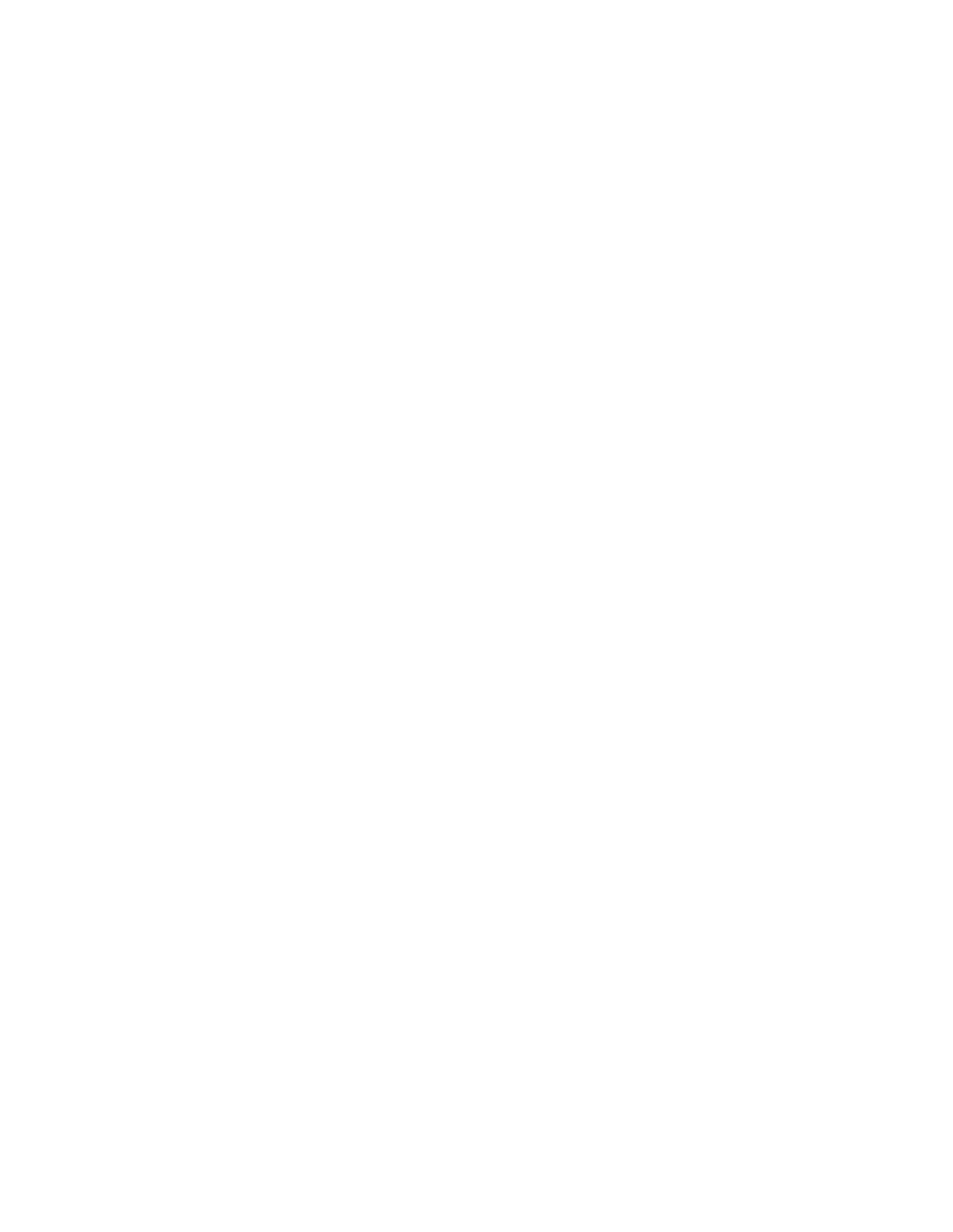### **Subpart A — General**

#### **140.3 Definitions**

Each definition that appears under this rule is considered necessary for this Part alone. There are also applicable definitions contained within Part 1.

#### **140.5 Certificate required**

Part 140 requires that all organisations wishing to provide aviation security services at a security designated aerodrome or security designated navigation installation, including the Aviation Security Service established by the Authority, must be certificated in accordance with Part 140.

It must be noted that all references to an aviation security service provider and the requirements for those organisations also apply to the Aviation Security Service.

#### **Subpart B — Certification Requirements**

#### **140.51 Personnel requirements**

The organisation is required to nominate a person to be identified as the Chief Executive. This person must have overall authority within the organisation, including financial authority, to ensure that all the necessary resources are available to provide the services for which the organisation is certificated and to ensure compliance with the procedures in its exposition.

The senior persons nominated in the exposition must be acceptable to the Director. These senior persons are required to be suitably qualified for the position held and must be responsible for the provision for, operation of, and the maintenance of all services and facilities specified in the exposition. In particular they should;

- (1) Ensure that there is established, at the aerodrome, an aviation security programme in accordance with ICAO Annex 17 sufficient to protect international civil aviation from unlawful interference.
- Be responsible to ensure that the aviation security service provider's responsibilities under the Civil Aviation Act 2000 are complied with and for the overall supervision of aviation security officers at the aerodrome.
- (3) Be responsible for ensuring all the tasks and obligations in Part 140, for which the organisation has been certificated, are adequately complied with.

Supervising staff are responsible for the supervision of aviation security staff in operational work, and carry out administrative and staff duties for the unit. In particular they should check and supervise the work of junior supervisors to ensure that all administrative, security and safety tasks are being properly discharged to the standards specified in the organisation's exposition.

Supervising staff are also responsible for the supervision of all aviation security officers under their control, and dealing with aviation security matters either of a routine or of an emergency nature. In particular they should ensure that sufficient staff are on duty at all times to discharge prime aviation security tasks, and arrange daily staff duties to ensure that the most effective cover practicable is given to the tasks and obligations in compliance with CAR Part 140.

Sufficient numbers of aviation security officers must be employed to adequately carry out the services proposed in the organisation's exposition.

The service provider may choose to appoint managers for all or any combination of the above areas of responsibility, however it must be clear to whom responsibilities devolve. It is necessary, in any case, that these managers report to and are responsible to the Chief Executive.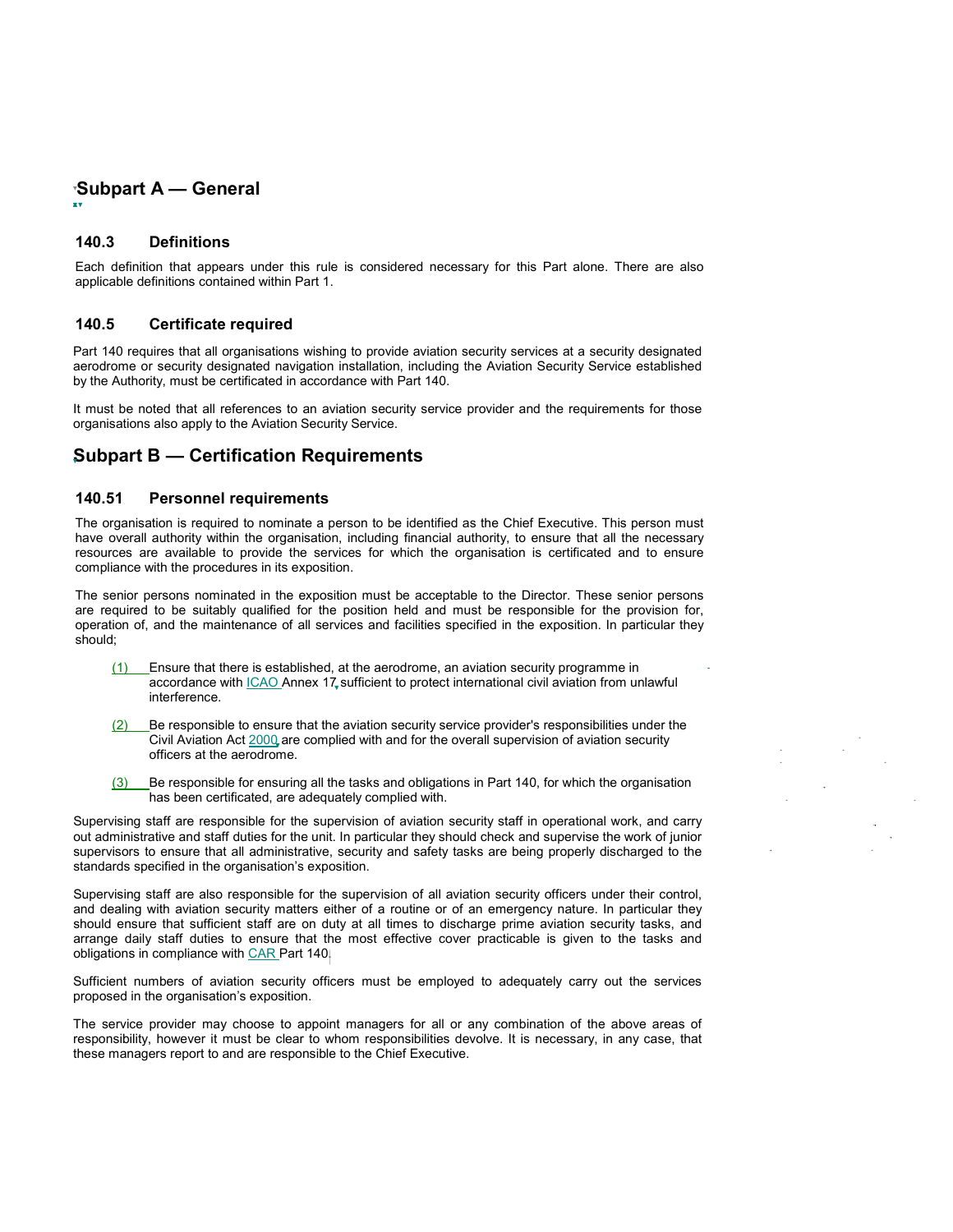The persons so nominated are to be identified on Form CAA 140/01 and credentials supplied with the application. To be accepted, such nominated persons should have adequate knowledge and satisfactory experience relative to their position and responsibility.

The organisation needs to establish pre-qualifications standards for personnel it intends to recruit. These standards will ensure that the trainees have a reasonable chance of successfully completing any course, are suitable for the type of tasks to be undertaken and are medically acceptable.

To help in the assessment of competence it is recommended that job descriptions are formulated for all positions within the organisation.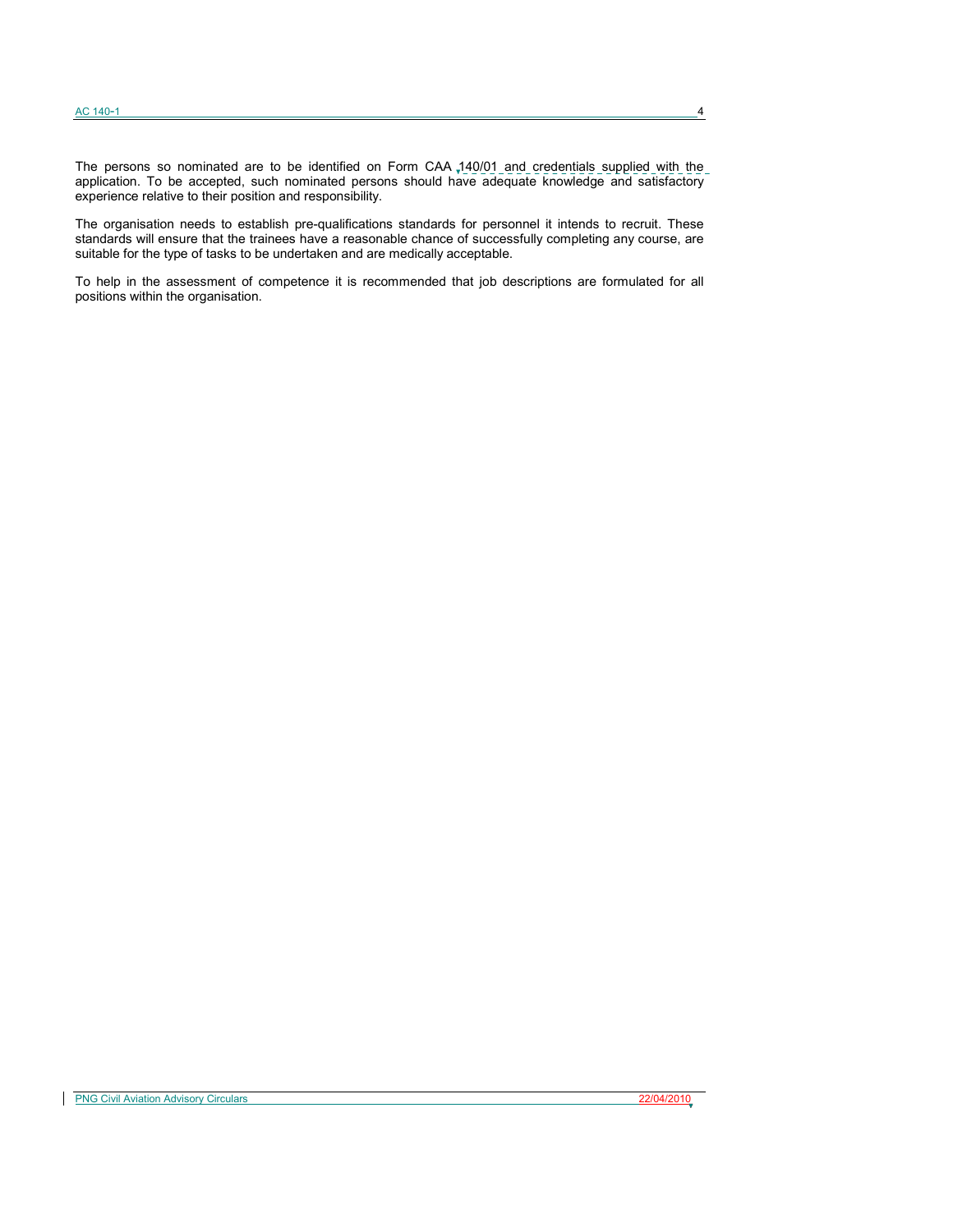### **APPENDIX A — Aviation Security Standards**

#### **Supplementary information**

The ICAO "Security Manual for Safeguarding Civil Aviation Against Acts of Unlawful Interference", (Doc. 8973—Restricted) gives an in-depth guidance for recommended practises and procedures that may be implemented by an Aviation Security Service Organisation.

The Papua New Guinea, National Aviation Security Programme amplifies the requirements of this Part and will assist with the document procedures required under this Part.

#### **A.1 Sterile area search**

The purpose of a sterile search is to thoroughly examine the area from the screening point to the aircraft for unauthorised articles to ensure that persons who have been screened do not gain access to unauthorised articles that have been left hidden in the sterile area.

A thorough search of the sterile area must be carried out to ensure no unauthorised article has been left or hidden therein. All such searches are to be carried out any time when the sterile nature of the area may have been compromised and in any event prior to the commencement of a period of passenger screening.

#### **A.2 Security control of sterile areas**

Concessionaires in the concourse, after the screening point, should not offer for sale or supply any article that. is prohibited to carry on an aircraft unless special arrangements for its sale have been made.

No operator should operate an international air operation unless all passengers travelling on board that aircraft have been subject to screening to ensure that no unauthorised article is carried on that aircraft or passed to any person after such screening.

The purpose of monitoring persons after screening is to ensure they do not have access to unauthorised articles.

Aviation security personnel should be rostered to carry out surveillance for this purpose.

#### **A.3 Aircraft search**

No operator may operate an international commercial air operation, unless the aircraft is checked to ensure that no unauthorised article, not being part of approved equipment, has been left or placed on board.

Any aircraft being prepared for a flight that is deemed, for any reason, to be "high risk" should be subjected to a full anti-sabotage search by security personnel with the aircraft operator's engineering assistance. The search should be carried out in a planned manner using the aircraft's search list. These searches are to be of sufficient intensity to discover any unauthorised articles that may have been left, or placed, on board.

In normal circumstances where the aircraft has not been identified as a high-risk flight, and has been subjected to normal international security procedures, a check of the cabin and the flight deck of the aircraft by the crew as required under Part 108 (standard airline security programme) requirements will be sufficient. This same requirement will apply where the aircraft has been kept in a secure environment while undergoing engineering or other maintenance checks.

When a search of the aircraft by security personnel is required, it must be carried out in such a manner as to ensure no unauthorised article has been concealed or otherwise introduced on board. The search may be carried out by personnel and/or with the aid of canine, electronic or mechanical means.

In normal or routine searches, as a minimum, the search will involve the checking of the flight deck, overhead lockers, floor areas, toilets, galleys and receptacles, and other areas to which passengers on previous services could have had ready access. These searches are to be of sufficient intensity to discover any unauthorised articles that may have been left, or placed, in those areas of the aircraft.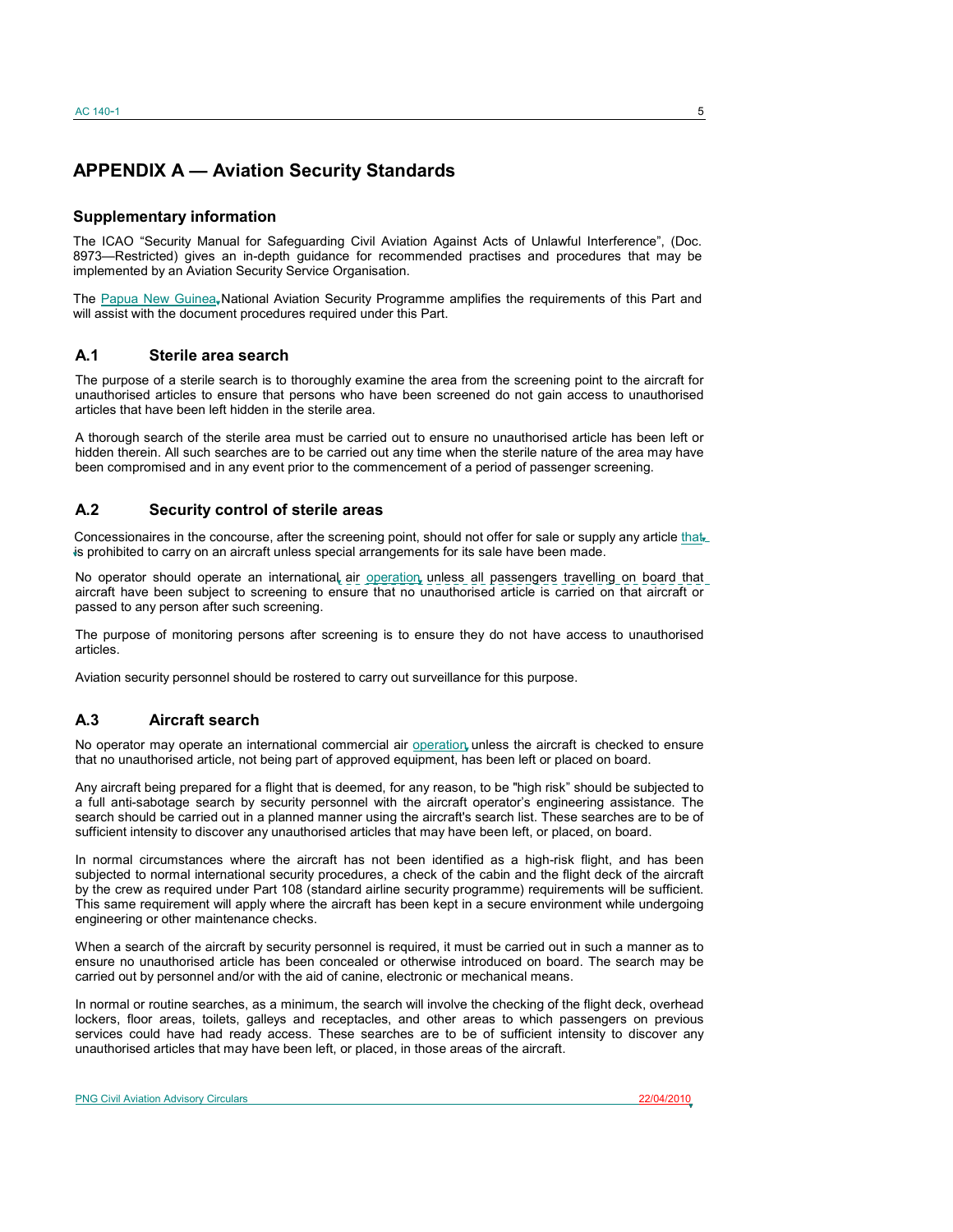Security personnel carrying out the search of an aircraft cabin of an ex-unscreened service, must do so in a planned manner. They must ensure that all places reasonably accessible to previous passengers or other persons are thoroughly searched for any unauthorised articles that may have been left or concealed on board.

#### **A.4 Screening point security and equipment**

The security provided must be sufficient to prevent any person by-passing the screening point without being screened.

Screening points must be situated so that every person entering any sterile area from any public area passes through them.

The organisation must ensure that sufficient personnel and equipment is available to carry out screening at such a speed that standards can be maintained without the departure of the aircraft being unnecessarily delayed. The organisation must ensure that uplifted items suitable for carriage on board an aircraft are passed to the airline concerned for carriage as hold stowed baggage.

The organisation must have procedures for ongoing inspection and testing of equipment, materials and facilities. The inspection and testing of equipment, materials and facilities must be carried out to ensure that they are performing to manufacturer's standards prior to each period of usage.

X-ray examination equipment should be capable of detecting a 24-gauge wire under step 5 of a standard step-wedge system. It should be film safe for 1000 ASA film or below and handle all baggage with dimensions according to IATA regulations. It should have radiation safety values not exceeding those laid down in the Papua New Guinea legislation , and should automatically shut down if the operating level of radiation is exceeded.

Where any equipment is suspected of having any fault, it is to be inspected and passed as serviceable by technicians before that equipment is again used in an operational mode.

Standard test pieces must be used for testing and calibrating screening equipment. Standard test pieces should be assessed for their suitability at regular intervals. The test pieces must be of a density and size to ensure the equipment is calibrated to detect all unauthorised articles.

When X-ray and metal detecting equipment is first installed the persons placing it in operation must be qualified and competent to do so. This equipment must be calibrated and checked to verify the performance of each unit of equipment. Tests to ensure that it is operating to the specifications set out in the suppliers' operational manual should be adhered to.

The organisation is required to ensure that appropriate calibration, inspection and test equipment is available to personnel for the safe operation of all operating equipment and material.

When any new equipment is installed records should cover the installation and all checks carried out, together with their results. The records should show that the equipment is working correctly.

When an incident involving aviation security has occurred the organisation should carry out tests on equipment and facilities that may have been used for, or in connection with, pre-flight security screening. This would include instances of unauthorised articles being found in the possession of screened persons, unlawfully on board an aircraft or in the possession of a passenger at the termination of a flight. In such cases, tests should be carried out on screening equipment as soon as practicable after the incident becomes known, to ascertain if any screening equipment is faulty. The test would also include checking the integrity of other procedures such as sterile area searches, screening point security, and aircraft searches where any of these may have been involved.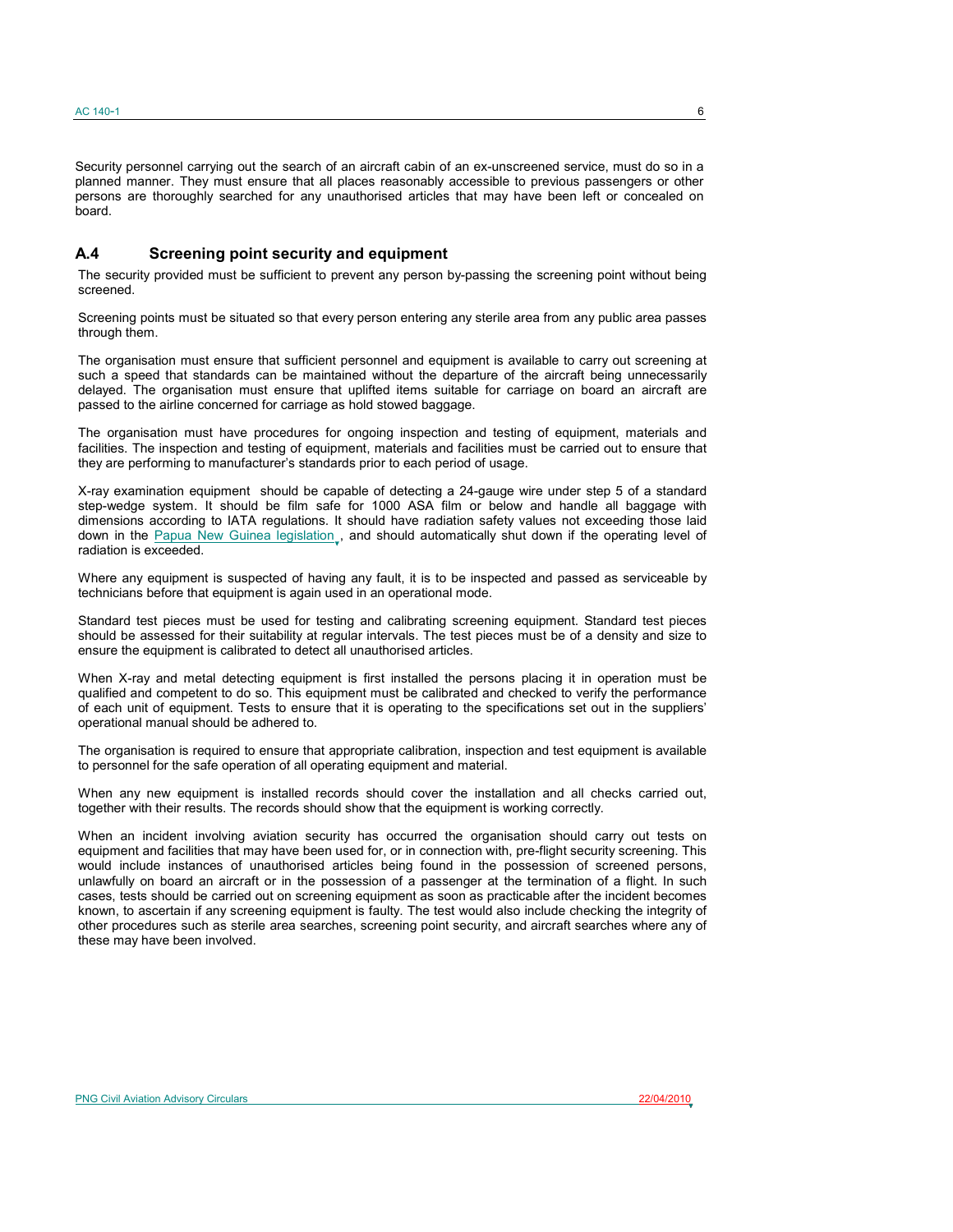#### **A.5 Screening of the person**

The purpose of subjecting a person to security screening is to prevent unauthorised articles being carried on to an aircraft.

All passengers on every international flight and all persons including persons in wheel chairs or otherwise assisted, entering a sterile area should be screened by security personnel, unless the person is exempted or refuses to be screened.

The examination may be carried out by personal hand search or with electronic aids or a combination of both..

This policy will also apply to any other flight when, for any reason, passenger screening of that flight is required by the Director.

Security personnel when checking any person must satisfy themselves that the person is not carrying or in possession of any unauthorised articles.

#### **A.6 Screening by X-ray**

The purpose of screening baggage by X-ray is to prevent unauthorised articles being introduced on board aircraft.

No aircraft operator should operate an international air operation for the carriage of passengers unless all passenger carry-on baggage has been subjected to baggage security screening by a hand search or X-ray to ensure that no unauthorised article is carried in that baggage. This will also apply to any other flight where, for any reason, the screening of hand baggage for that flight has been requested by the Director.

Security officers when checking items by hand should satisfy themselves that the items do not contain any unauthorised articles. Carry-on baggage is to be examined in a systematic manner. When an item is removed from baggage, it is to be checked before placing it aside and moving to the next item. Where an article is wrapped or sealed it must be opened for examination unless otherwise satisfactorily cleared.

Screening personnel should always be alert for;

- (1) carry-on baggage and other items which appear unusually heavy;
- (2) false bottoms in carry-on baggage or containers;
- (3) computers, calculators, cameras and similar devices which can be used to conceal weapons or explosives;
- (4) more than one unauthorised article; or
- (5) weapons and devices broken down into components.
- (6) it is not necessary to identify each object viewed on the screen. However, it is necessary to determine what is viewed does not represent a threat.

Where any item cannot be positively identified by X-ray as not containing an item that is a threat, or where any doubt exists, the bag must be opened and the contents physically examined. Where other than high definition X-ray equipment is being used, the number of items to be physically searched should be increased accordingly.

#### **A.7 Hand search of carry-on baggage**

**Security clearance of computers and similar items—** While X-ray examination will not harm the type of equipment envisaged, passengers may not accept this fact and at times refuse to have such items examined by X-ray.

Some items such as lap-top computers and similar items of electronic equipment are difficult to security clear by physical examination.

PNG Civil Aviation Advisory Circulars 22/04/2010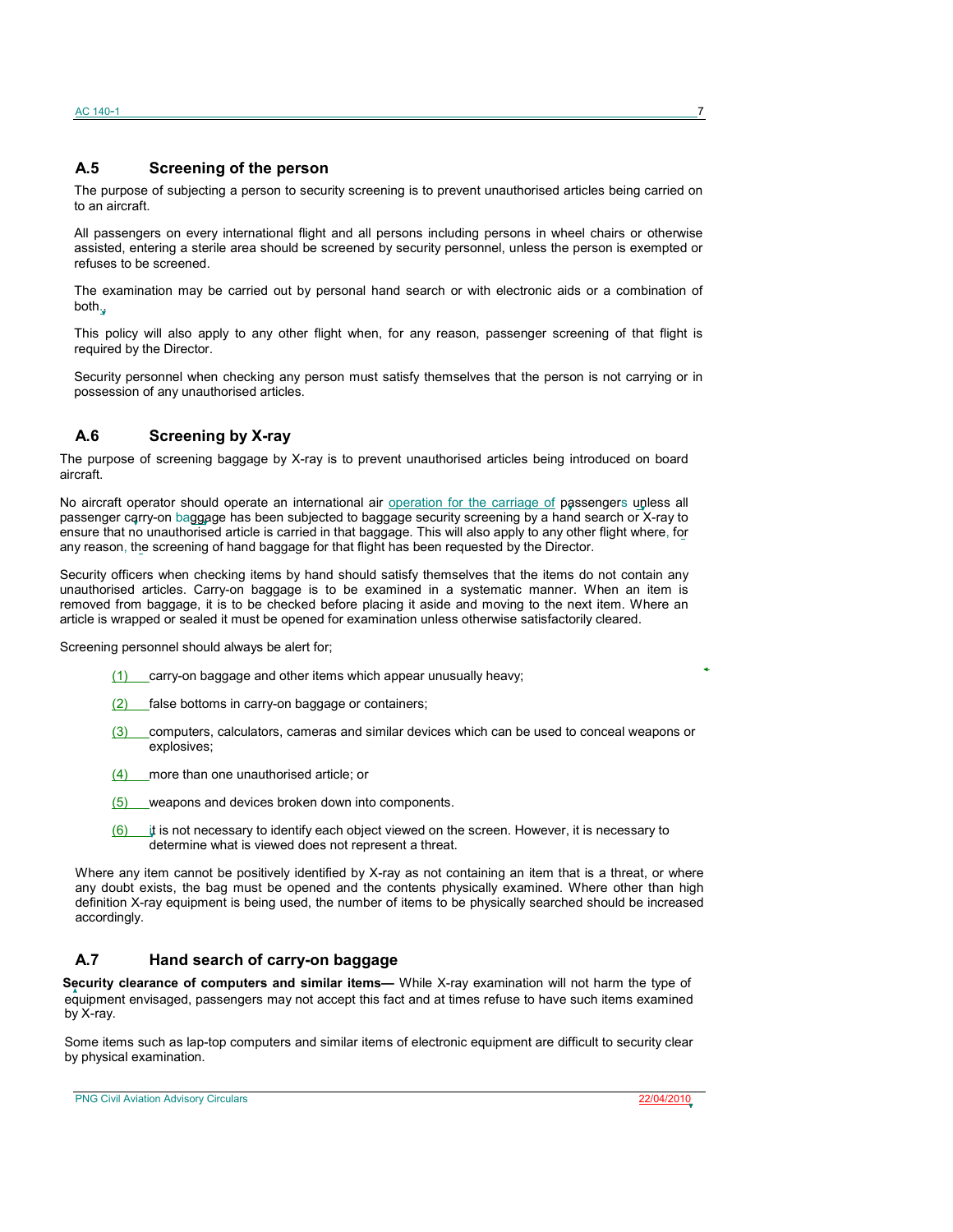In view of these factors the following guideline is issued in respect of the security screening of items that are difficult to clear with other than a combination of physical and X-ray examination:

- No item is permitted to be carried in the cabin of an aircraft that has not been satisfactorily examined and security cleared by security personnel. Bearing in mind that electronic equipment can be used to conceal explosive devices and weapons, special attention should be given to such items:
- (2) Where any item can not be satisfactorily security cleared by either physical or X-ray examination, it must not be permitted beyond the screening point:
- (3) Computers, complex video cameras and similar items may be difficult to satisfactorily security clear by physical examination without the aid of X-ray assistance:
- $(4)$  Where a passenger declines to have the item X-ray examined the security officer should endeavour to hand examine the item and request the passenger to operate the equipment.

#### **A.8 Relinquishment of items — disposal action**

Relinquished items should be classified as one of three classes:

- (1) Unauthorised articles, prohibited for carriage by Papua New Guinea legislation, which should be handed to the NZ Police:
- (2) Dangerous goods which are prohibited for carriage on board aircraft by Part 92:
- (3) Items which are a security risk if carried in the cabin of the aircraft, but which may be carried as hold-stow baggage and handed back to the passenger at the end of the journey.

Security officers, when seizing an unauthorised article, must do so with due regard for their own safety. Weapons should be held in the X-ray unit until emergency action can be taken. Weapons found on a person are to be quickly seized where practicable and in such a manner as to prevent the offending person from using such items. Weapons should be handed to the Police, together with the passenger where it appears an offence is disclosed.

The correct documentation must be used, with particular care taken, where a person is transferring to another flight at some point of their immediate travel.

#### **A.9 Surveillance of persons being screened**

The purpose of surveillance of persons being screened is to identify persons whose appearance or demeanour indicates that they may pose a higher security risk and to ensure they have no unauthorised articles in their possession.

It is essential that persons being security screened are kept under surveillance so that anyone acting suspiciously is identified. More intensive search practices should be applied to this passenger and their hand baggage. In these circumstances, consideration should be given to locating and searching the passenger's hold-stow baggage.

Passengers should be monitored from the time of screening until boarding processes are completed to ensure there is no mix of screened and unscreened persons and that no person has the opportunity to pass any unauthorised article to any passenger.

#### **A.10 Breaches of security screening**

The purpose of contingency planning is to ensure that planned action is taken where it is suspected that the integrity of the screening processes have been breached.

Contingency plans for situations where the security integrity of screening has been breached, should be prepared and promulgated to security personnel.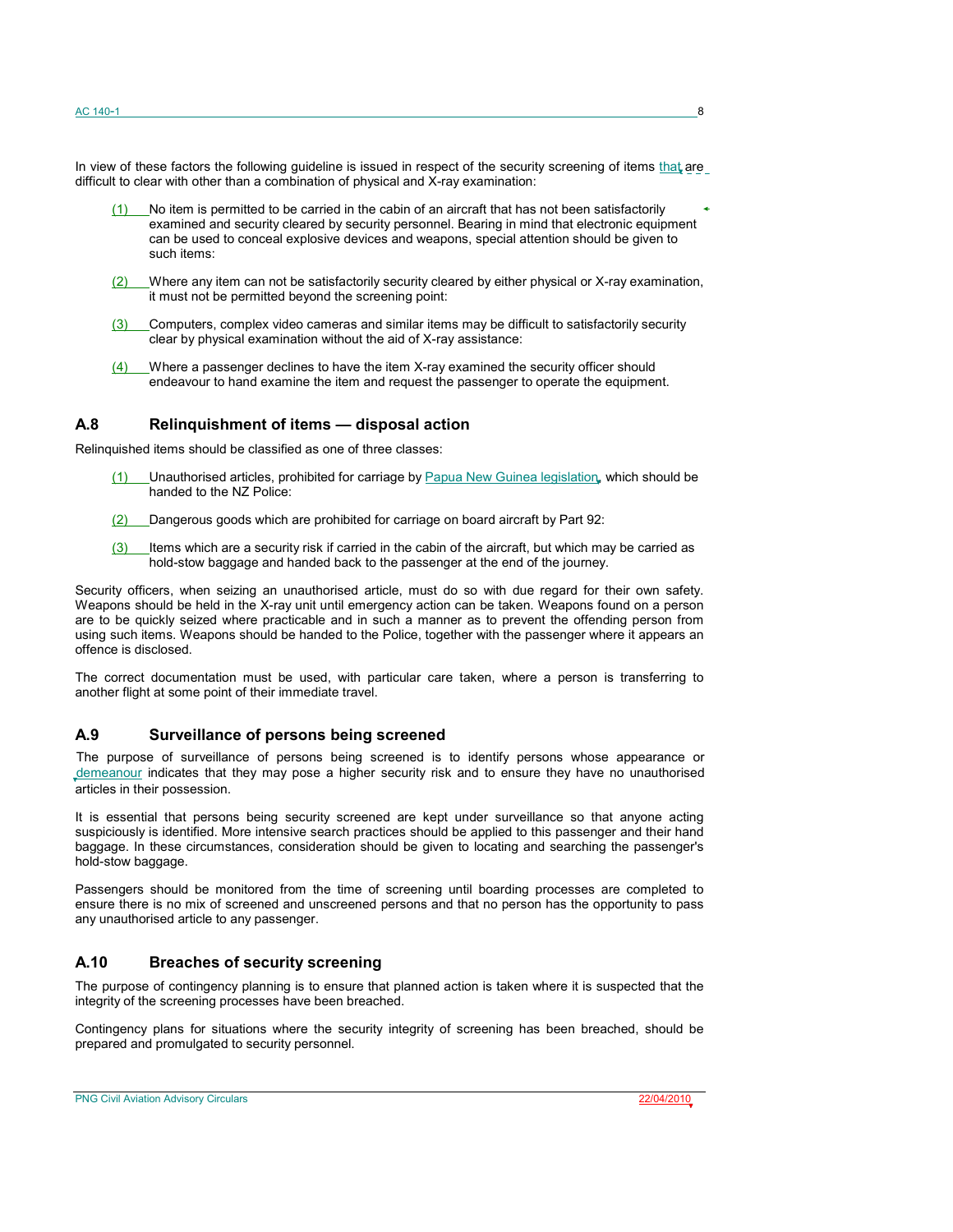Where passengers subject to security control have mixed with, or had any contact with un-screened persons after screening, the plan is to ensure that all persons beyond the screening point are re-screened and the area is re-searched to confirm that no unauthorised articles have been left in the sterile area.

Where any person is detected unlawfully in a sterile area or unlawfully on board an aircraft, and a mix has not occurred, then it will be sufficient to search the area(s) at risk.

#### **A.11 Screening point emergencies—action plans and alarms**

The purpose of emergency plans and alarms is for the appropriate action to be taken when an emergency occurs at the screening point.

Emergency planning for incidents at the screening point must assure the safety of passengers, aircraft crews, ground staff, the public and law enforcement officers.

Planning will include actions to be taken in armed offender or bomb threat situations.

When any serious incident occurs at the screening point action should be taken to stop the flow of passengers and if reasonably possible, assist in evacuating the area.

Covert alarms sounding back to the Airport Police Station, aerodrome operators emergency control rooms (if applicable), and security base should be available at each screening point.

In circumstances where a weapon or suspected device is identified on the X-ray monitor, planning should include keeping the passenger concerned separated from the suspect item. Holding the weapon within the Xray unit until Police support is available is a recommended practice.

Planning is required to cover the action to be taken to prevent injury or death to staff and passengers where any person produces a weapon at, or before reaching, the screening point in circumstances that indicate that they may be an armed offender.

Planning is also to include action, to be taken in circumstances where a suspected explosive device has been discovered.

#### **A.12 Mobile patrol**

The purpose of a mobile patrol is for the detection and apprehension of offenders and to give immediate response to security related incidents within the security area or elsewhere as appropriate.

Mobile patrols should be maintained on a 24 hour basis at International Aerodromes, for the detection and apprehension of persons who may be a threat to the security of operations and to provide an immediate response to security related incidents within the security area and elsewhere as appropriate, including designated air navigation installations outside the perimeter.

**Perimeter Inspection** — The purpose of a perimeter inspection is to give security coverage to all security fencing, barriers, buildings and facilities forming the security area boundary of the aerodrome, on an irregular basis to deter unauthorised access and to respond to any incident or suspected incident of unauthorised access.

**Cargo/Freight Areas** — The purpose of patrolling cargo and freight areas is to support operators in their responsibility for security of such areas. Only authorised vehicles and persons with current and valid identification cards as laid down in Part 139, who are carrying out normal lawful duties, are permitted in security areas where cargo and freight are being handled.

**Air Navigation Facility** — The purpose of patrolling air navigation facilities is to minimise the risk of unlawful

interference to the facility and to provide some security protection for personnel working within such facilities.

Air navigation facilities that are designated security air navigation facilities by the Minister should be included in patrol activity.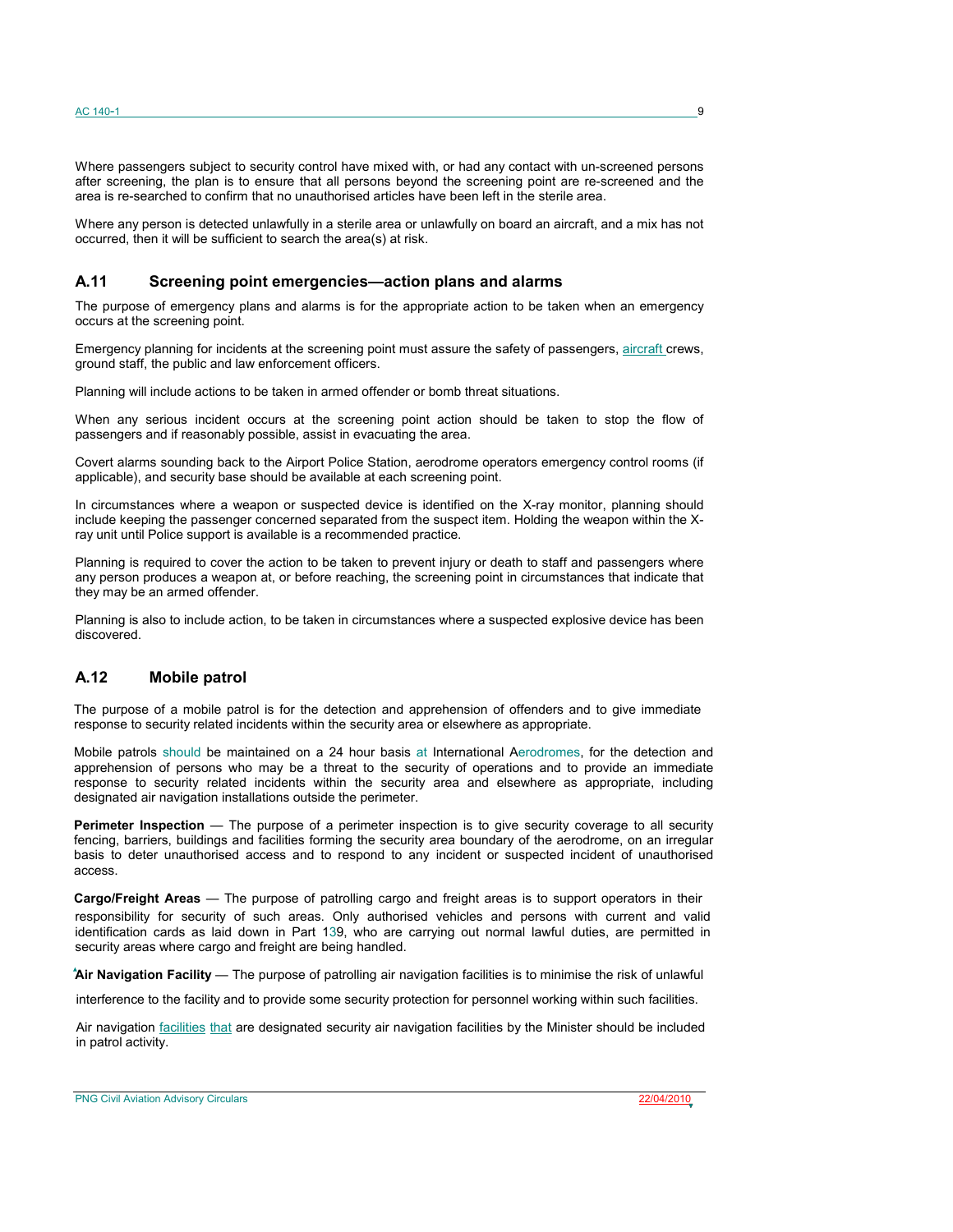#### **A.13 Check point security**

**Access Control Tasks** — The purpose of access control is to ensure only authorised persons, authorised

vehicles, or embarking passengers, pass into security or operational areas through points of controlled access.

All access control points should have a sign or signs warning people that only authorised persons should be permitted to pass such points. The penalty for non-compliance should be displayed.

A communication system for the purpose of providing a quick response from the security management of the unit and/or Police should be provided.

Security personnel on duty at any check point must ensure that only persons with current and valid identification cards or documentation, embarking passengers or duly authorised vehicles are allowed access to security or operational areas beyond that point.

#### **A.14 Random security spot checks**

The purpose of randomly checking vehicles and persons in designated security areas is to identify persons or vehicles that may have gained unauthorised access and to act as a deterrent to gaining entry without the necessary identification and authorisation.

Security personnel must carry out random checks of persons and vehicles in security or operational areas to identify any person or vehicle that has gained unauthorised entry and to deter other acts of unauthorised entry.

#### **A.15 Verification—ID cards and licences**

The validity of identification cards may be verified from the Civil Aviation Authority data base. The Aviation Security Service also have full access to this data.

Particulars of all flight crew licenses issued in Papua New Guinea, are entered in the Civil Aviation Authority data base. This system ensures:

- (1) rapid and positive identification of issued cards:
- \_that immediate cancellation of lost/stolen identity cards can be achieved:
- (3) that the particulars of pilot licences can be verified.

Security personnel monitoring identification cards and pilot licences used for access purposes, should check with the Civil Aviation Authority if any doubt exists as to the validity of the documentation. This will also identify if the card or licence has been reported lost or stolen, or is otherwise invalid.

#### **A.16 Security escorts**

The aviation security management are required to provide security escorts within security areas of security designated aerodromes for the prevention of unlawful interference to aircraft, aircraft operations, aviation facilities and for the security of persons therein.

Officers are required to escort vehicles and persons efficiently and safely within movement areas. Part of the escort duties requires the driver of the vehicle and/or the person being escorted being briefed by the security officer conducting the escort. This briefing is to include clear instructions to always follow the escorting vehicle. A printed hand-out may be used to assist in briefings.

The purpose of an escort is to ensure that persons and vehicles that need to be in a security area, but are not normally employed there, will not cause any danger of injury or damage to any aircraft, persons, or equipment, and to prevent unauthorised access to aircraft.

Escorts should be provided whenever there is any doubt whether a person's authority and/or training is sufficient to guarantee the safety of aircraft within the security or operational area of the airport.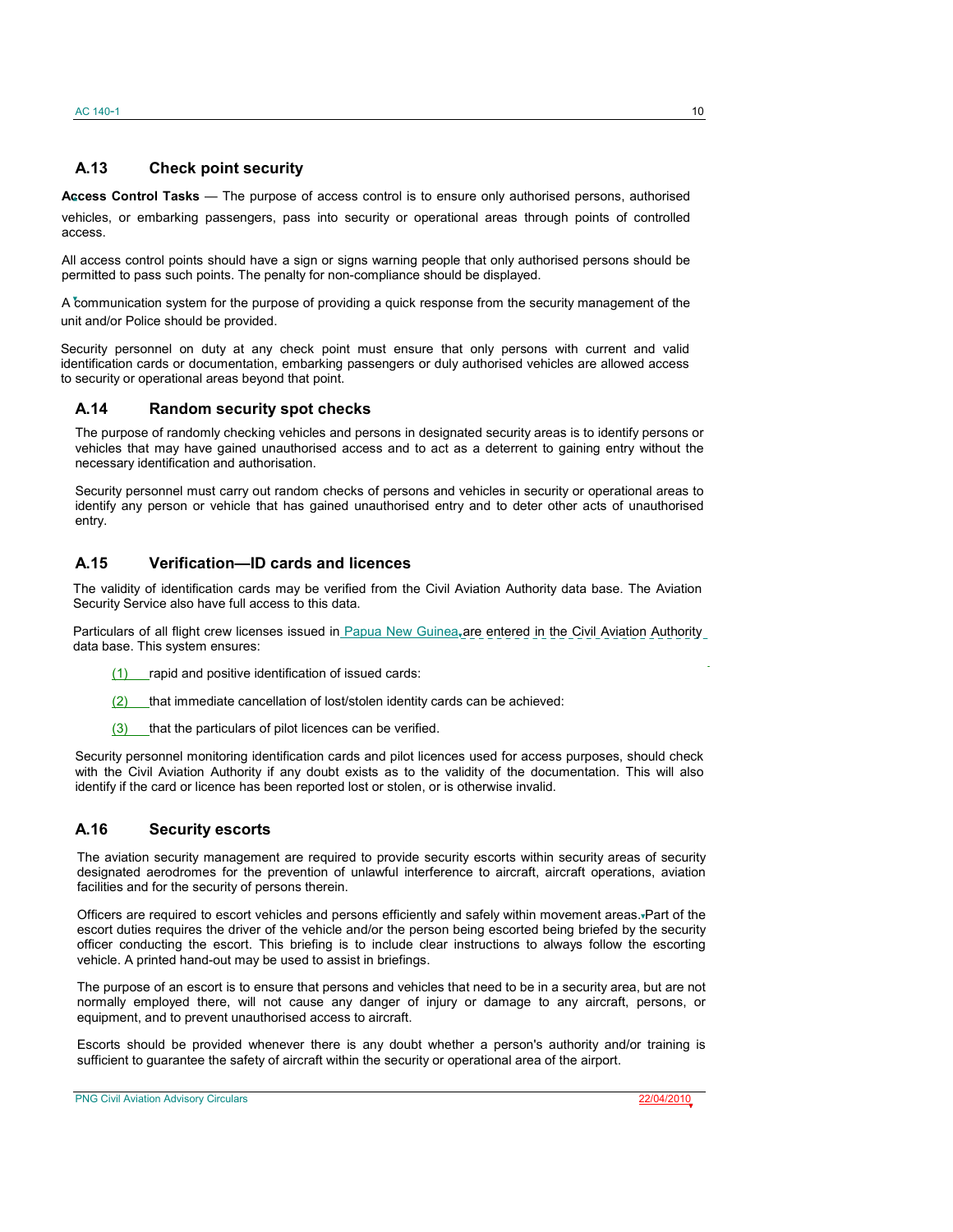There must in all cases be a sufficient and valid reason for the person or vehicle to have access to the security area.

#### **A.17 Foot patrols**

The purpose of a foot patrol is for the detection and apprehension of offenders who may be a threat to security operations and to give immediate response to security related incidents within the security area or elsewhere as appropriate.

Foot patrols should be carried out, covering areas of aerodromes vulnerable to security incidents. These foot patrols should be of an irregular nature and the timing of visits to buildings and facilities should vary.

Security personnel should be alert to and prevent passengers using the wrong route to aircraft and engaging in other dangerous practices. While immediate action to avoid danger must be taken, where a lack of air operator supervision of passengers between aircraft and terminals has contributed to the problem, the details of the incident should be reported and brought to the notice of the air operator by the security management of the unit.

#### **A.18 Aircraft security**

Security personnel are required to keep all international aircraft under general surveillance with direct attention being paid to such aircraft under final preparation for departure.

The main purpose of carrying out security patrols of aircraft parking areas is to deter any unauthorised person from approaching or having the opportunity to interfere with the aircraft or introduce any unauthorised article into or onto the aircraft

The aircraft operator has the prime responsibility for the security of their aircraft. It is their responsibility to ensure that stairs or air-bridges are removed and aircraft access doors secured.

The aircraft should be parked in an illuminated area. The aerodrome operator has the responsibility for providing lighting of aircraft parking areas.

Where any aircraft is found unattended and not secured, or the stairs or air bridge not removed, the aerodrome operator should be advised and requested to attend to the problem.

A walk-round visual inspection of the aircraft should be included in the security visits with particular attention being given to those areas where a person or device could be readily concealed.

In addition to the action taken in the previous paragraphs, if any other factor gives cause for concern that the aircraft has been interfered with, then the operator's representative should be requested to attend and be advised of the cause/s for concern.

#### **A.19 Patrol vehicles**

Patrol vehicles provided should be adequate for the task and reliable.

They should be equipped with radios capable of clear transmission and reception over all areas of operations.

They should also be equipped with warning lights, torches, spotlights, fire extinguishers, heavy chains and padlocks, and first aid equipment.

#### **A.20 Intelligence and information**

**"Intelligence"** may be defined as the end product of a continuous series of activities, collection, evaluation, collation, and analysis directed toward converting raw information into informed judgements which may be immediately or potentially significant to security planning.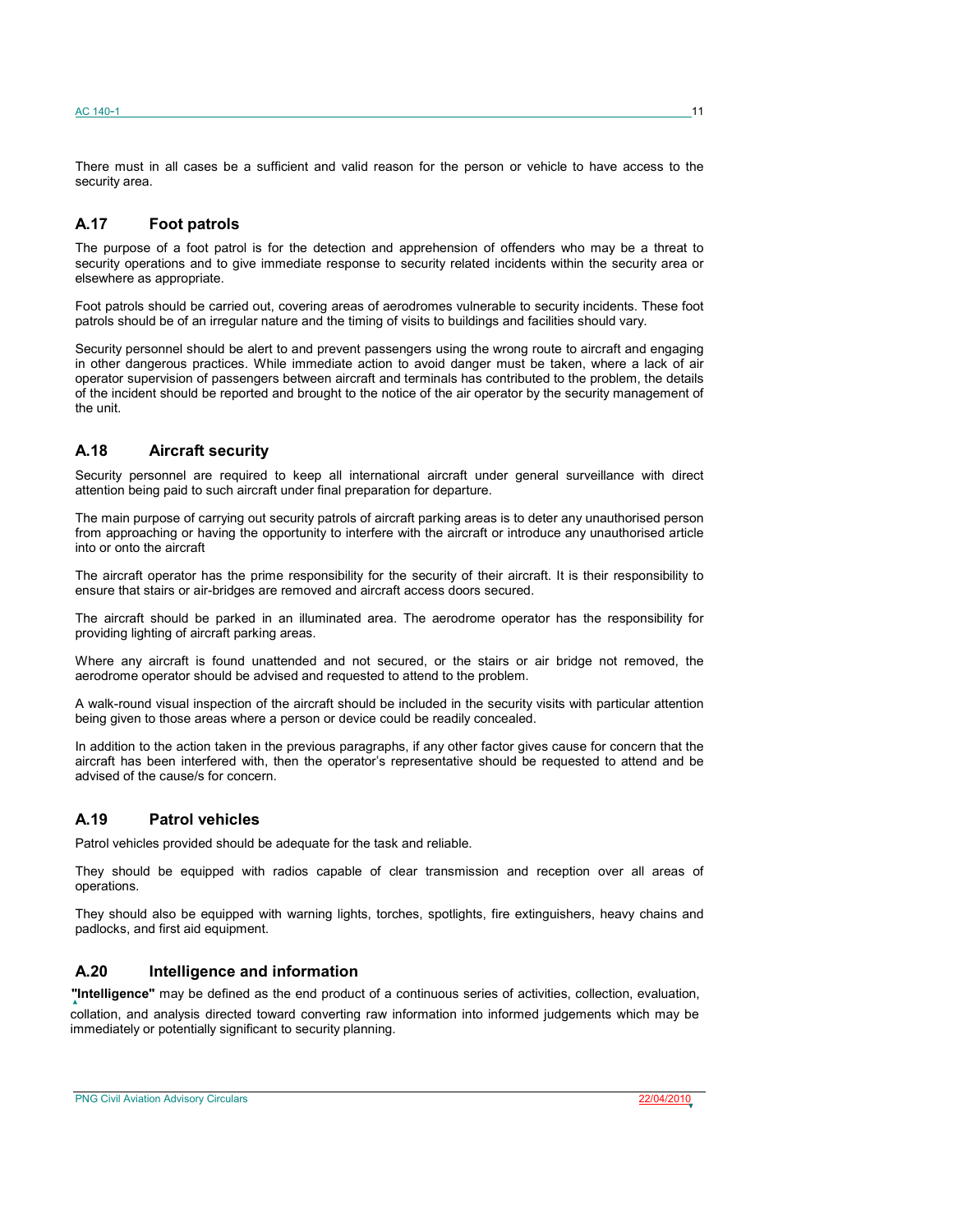**"Information"** may be defined as being information received from official or unofficial sources which

because of its source, or means of communication or any other reason, has not or may not have been evaluated by official intelligence process, but which may be required to be taken into consideration for security planning.

Aviation security service organisations may receive intelligence or other information from the Police, the Civil Aviation Authority, the Security Intelligence Service, airlines, any overseas agency, or other source.

If the intelligence or information is not received from the Civil Aviation Authority, it should be communicated to them immediately regardless of the source. However, any security classification must be respected and the information treated accordingly.

The information may only be released to other individuals or organisations on a "need to know" basis and to those who are entitled to receive it, taking its classification into consideration.

The information should only be promulgated to individuals or agencies that are cleared to receive it and then on a "need to know" basis.

#### **A.21 Liaison with other agencies**

Contingency planning requires advance preparation for the protection of vulnerable points or the provision of alternative services or supplies maintained as a safeguard against sabotage or other emergency situations.

It is essential when developing such plans that security management involved in contingency planning must consult and liase with all other airport organisations.

Formal liaison may be facilitated through the airport security committee, or the emergency sub-committee.

Security management of the unit must ensure sufficient information is given to other organisations to motivate vigilance on the part of their personnel and promote feed-back.

#### **A.22 Aviation security officer—medical requirements**

This provision requires the holder of an aviation security certificate to ensure that all applicants for the position of an aviation security officer are assessed as fit to carry out the functions and duties of an aviation security officer.

For compliance, procedures need to be documented detailing the need for applicants to be assessed, based on a general medical examination, as fit to carry out the functions and duties of an aviation security officer.

For the purpose of assessing the fitness of applicants (or of employees, when a problem seems to arise) the certificate holder is welcome to elect to use the Civil Aviation Authority's appointed Designated Medical Examiners and Aviation Medical Assessors, along with the forms and documentation provided for their use.

It is considered satisfactory, as a means of compliance, to base the examination and assessment on the system which exists for air traffic controllers, via Rule Part 67. The medical examination form would need to cover those subjects required by the Class 3 medical standards, subject to the exceptions detailed below. A suitable form exists as CAA 67/250.

The following exceptions from Class 3 standards would apply:

- CARDIORESPIRATORY: The work is not sedentary, and requires a similar level of physical fitness to police and rescue fire. Therefore, *freedom from obesity* should be required (less than 20% estimated body fat), and appropriate care should be taken in assessing the cardiovascular, respiratory and musculoskeletal systems:
- (2) **MEDICATION**: The use of beta blocker drugs is contra-indicated in view of their effects on exercise tolerance. At initial assessment, regular drug treatment such as for hypertension may make the applicant undesirable as an employment risk:

PNG Civil Aviation Advisory Circulars 22/04/2010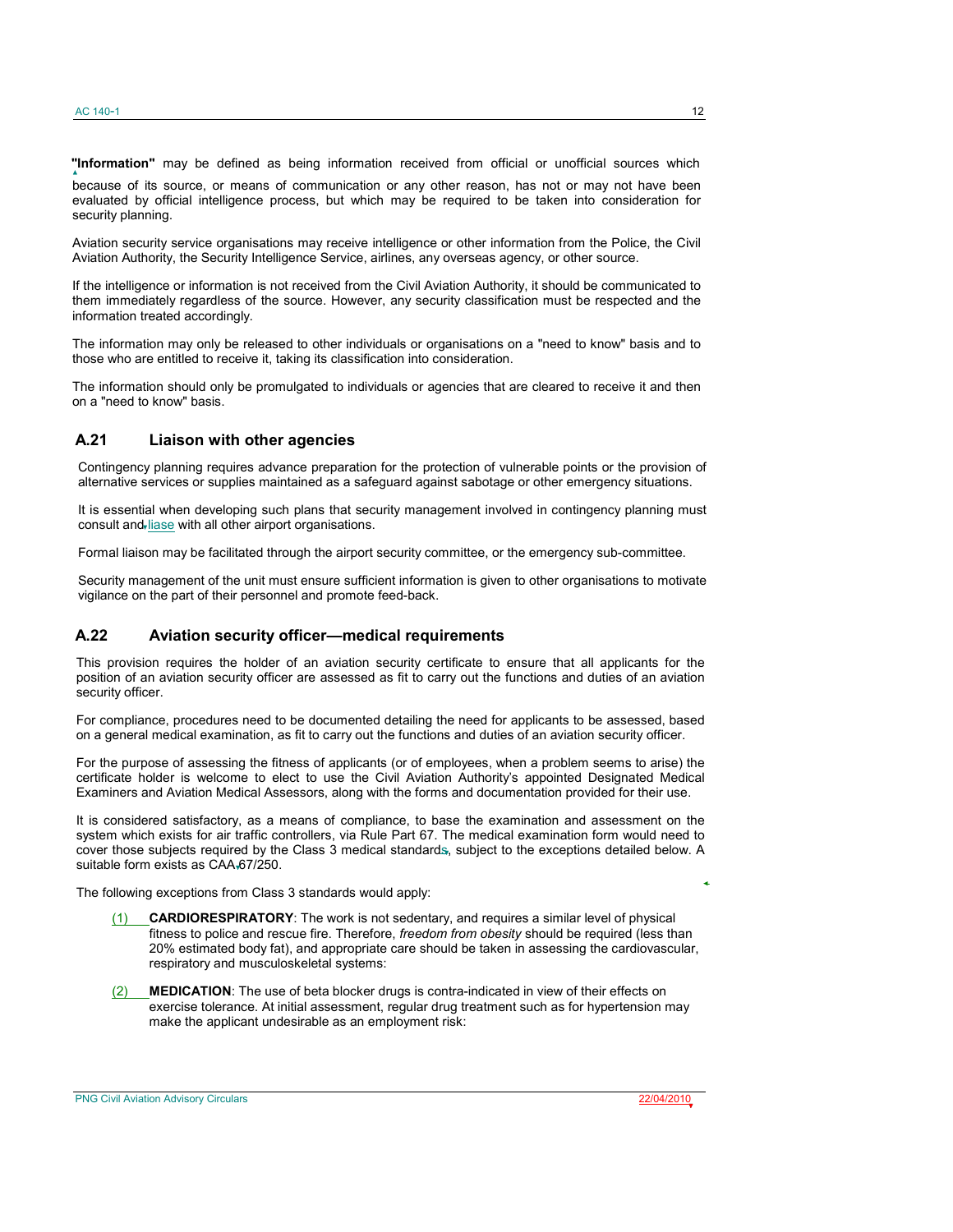- (3) **DISTANCE VISION**: Distance vision (corrected or uncorrected) should be no worse than 6/12 in each eye separately.
	- If correction is required, spectacles could be permitted provided that uncorrected vision is no worse than 6/36 in each eye separately.
	- Where uncorrected vision is worse than 6/36 in either eye, suitable contact lenses could be permitted in order to achieve the required standard:
- (4) **NEAR VISION**: The applicant should be able to read N14 or better at 100 cm distance, and N5 or better at 33 cm distance with or without correction:
- (5) **COLOUR PERCEPTION**: Although the standard is as for Class 3, the reasons differ. Normal colour perception should be required. This is because of requirements regarding court evidence. The standard relates to credibility of an officer's court evidence (not merely to safety). The footnote to section 11 of the form re additional colour tests required refers to Rescue Fire, and is not relevant to Aviation Security:
- (6) **HEARING**: Hearing aids should not be permitted. The audiogram is not part of the assessment standard, but is important as a pre-employment baseline in view of the noise of the aviation environment:
- (7) A normal sense of smell should be required. This is not normally tested for a CAA Medical Certificate, so the examiner would have to provide for this, with 3 test bottles:
- (8) On the **ASSESSMENT** form, no **RESTRICTIONS** or expiry date apply. But full comments should be written of the type suitable for release to the employing service (no medical confidential details).

It is recommended that the holder also have procedures to provide reasonable assurance that aviation security officers continue to meet these standards during their term of employment.

#### **A.23 Recurrent testing**

Recurrent testing is to be carried out by the certificate holder to ensure that all staff employed on security screening duties are proficient in carrying out the different functions of; metal detection, X-ray image and colour identification, physical search of persons and baggage, and sterile area and aircraft search.

Testing is designed to assess the integrity of pre-board security screening procedures and is to be structured to ensure that the staff member being tested has a reasonable opportunity to detect the test objects.

The structure of the test must give the staff member a reasonable opportunity to detect the test objects amongst contents of baggage typical of that normally carried by passengers.

**Testing Procedures**—The test courier can proceed through in the normal manner, or be seated or carried in

a conveyance (i.e. wheelchair or pram). The standard test piece can be concealed on the courier or placed in or on any conveyance used.

If no walk-through metal detector is available or is not being used for any reason, the examiner will determine whether the staff member using a hand wand and/or conducting a physical search, locates and identifies the test object.

The examiner conducting the test will randomly place the standard test piece amongst other items being security screened. The standard test piece can be placed in a carry-on bag or separately on the conveyer belt with other items such as duty free goods, papers and books. The standard test piece can also be placed in items which the examiner has demanded be passed around and physically hand searched (i.e. Cameras, video cameras, film safety packs).

The examiner should determine if the staff member being tested responds, locates and identifies the standard test piece by correctly identifying the image or colour on the X-ray monitor, and then locates the standard test piece during the subsequent hand search.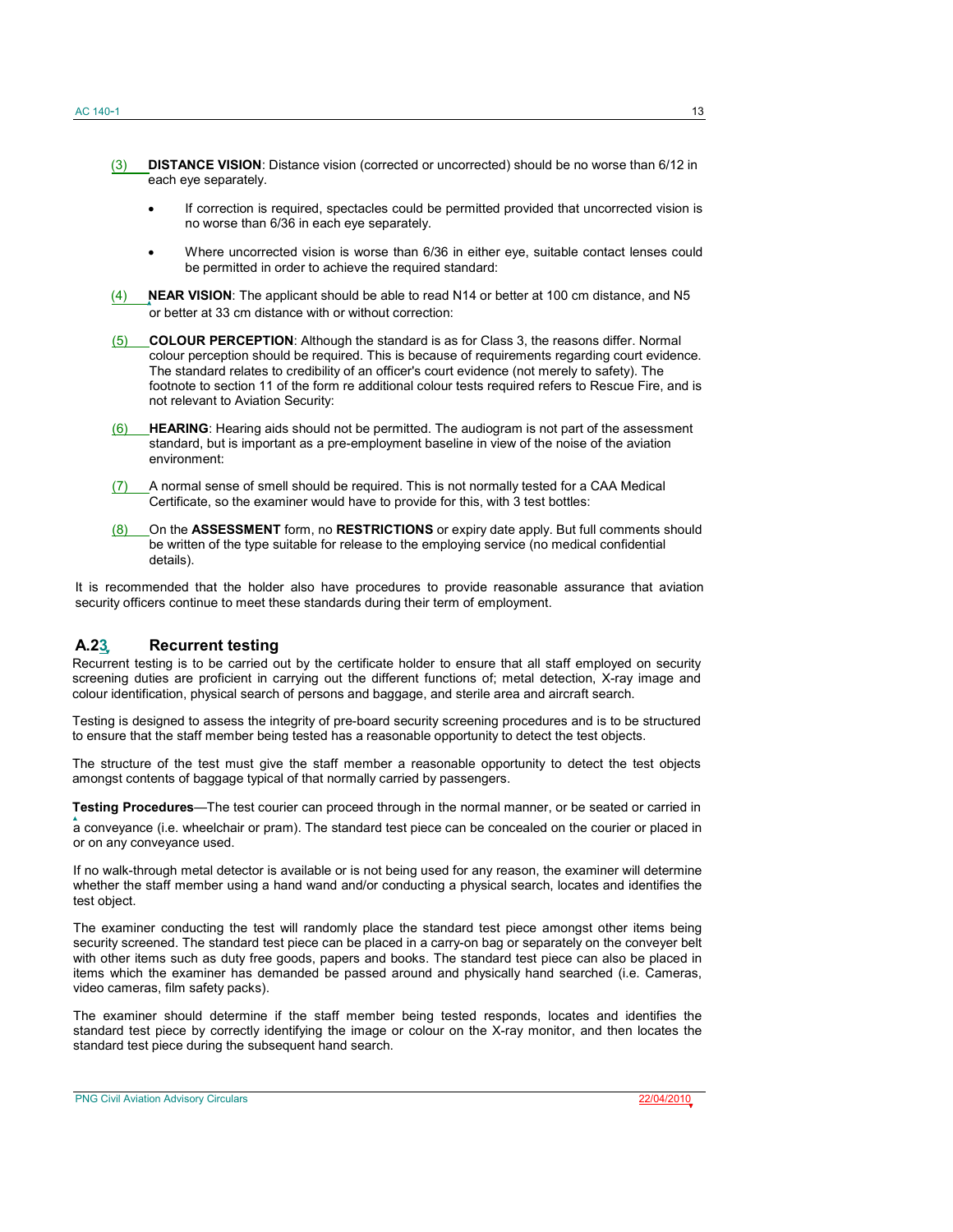The test should also include assessment of the officers judgement as to the need for hand search, because of mass/colour/confusion, the contents cannot be clearly identified.

**Physical Search** — All staff members involved in physical searches of carry-on items and hold-stow baggage should be subjected to the test. The examiner conducting the test should randomly place the standard test piece amongst other items being security screened. The standard test piece should not be in plain sight when the bag is opened. The placement of the standard test piece should be detected by a routine physical search.

**Request for Hand Search** — The courier carrying out the test will request the staff member on handling duties to hand search sensitive material in his carry-on baggage. This is an accepted procedure. The standard test piece should not be in plain sight when the bag or container is opened. The placement of the standard test piece should be detected by a routine physical hand search.

**Sterile Area Search** — All staff members involved in sterile area searches should be subjected to testing.

The examiner conducting the test will place the standard test piece in any part of the sterile area accessible to departing passengers prior to search. The placing of the standard test piece should be confined to an area between the screening point and passenger access to an aircraft.. The examiner will determine if the staff member being tested locates the concealed test object while conducting the sterile area search.

**Aircraft Search** — All staff members involved in aircraft searches should be subjected to testing. The examiner conducting the test will place the standard test piece in any part of the aircraft to be searched. For the purpose of the test, the standard test piece is to be placed in an area of the aircraft to which the travelling public normally have access. The examiner will determine if the staff members being tested locate the concealed test object while conducting the aircraft search.

**Standard Test Pieces** — For the purpose of testing, all test pieces will theoretically represent the real thing and therefore represent objects that pose a real threat to life and property.

The placement of more than one test piece in any item is common practice to test the depth of search proficiency.

For the purpose of testing and re-testing, different types of standard test pieces will be used over a period of time. Testing will be carried out on persons performing any or all security screening functions. The rate of success or failure in detecting standard test pieces will be used to measure individual staff and team proficiency. This measure will determine if the standards are being maintained, or what follow-up action is required to achieve the standard.

The security provider's security management will be required to have those who failed the test attend corrective training and be further tested to prove that they can meet the standard before they are permitted to return to duty on the tasks for which they have failed the test.

Details of the corrective training and the results of tests are to be recorded for audit purposes.

If the test is failed whilst processing an actual flight, the facts should be brought to the notice of the security provider's operational management. After consultation between security management and the affected airlines, consideration should be given to having all passengers, sterile area and aircraft re-processed by competent persons.

The security provider's management should ensure that if any security officer fails to pass the test or meet the required standard that they are not employed on any screening duties.

**Test Courier Brief** — The test courier should not be told of the nature of the test or the make up of the test object. It should be made clear to the courier that in the unlikely event of the test object not being detected, it will be recovered by the examiner beyond the screening point. If the courier or bag containing the standard test piece is required to be searched by screening staff, the courier is to co-operate and assist as required.

Recurrent testing should not be carried out if it will cause delays to scheduled flights.

PNG Civil Aviation Advisory Circulars 22/04/2010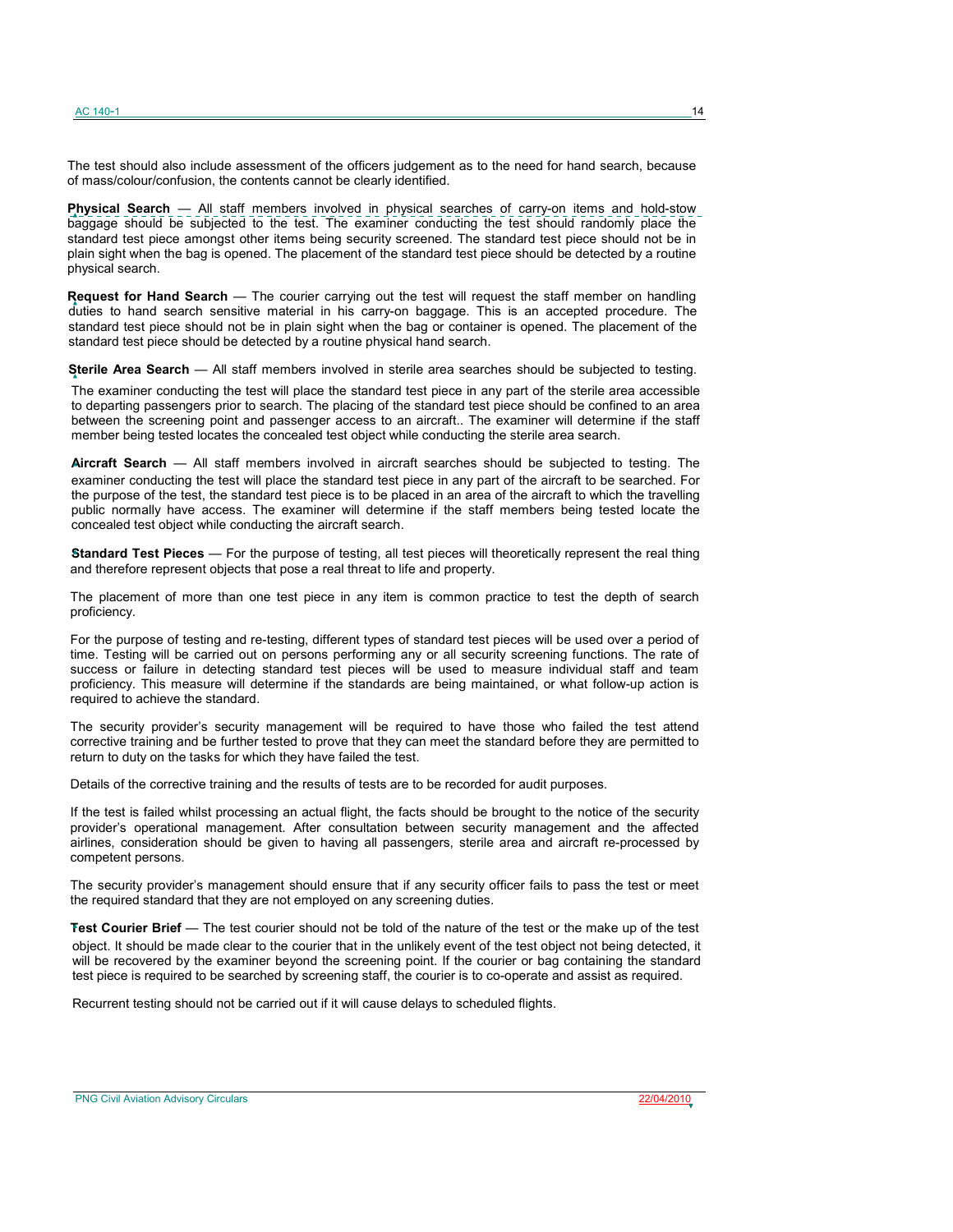$\mathcal{L}_{\text{max}}$  $\mathcal{L}^{\text{max}}_{\text{max}}$  , where  $\mathcal{L}^{\text{max}}_{\text{max}}$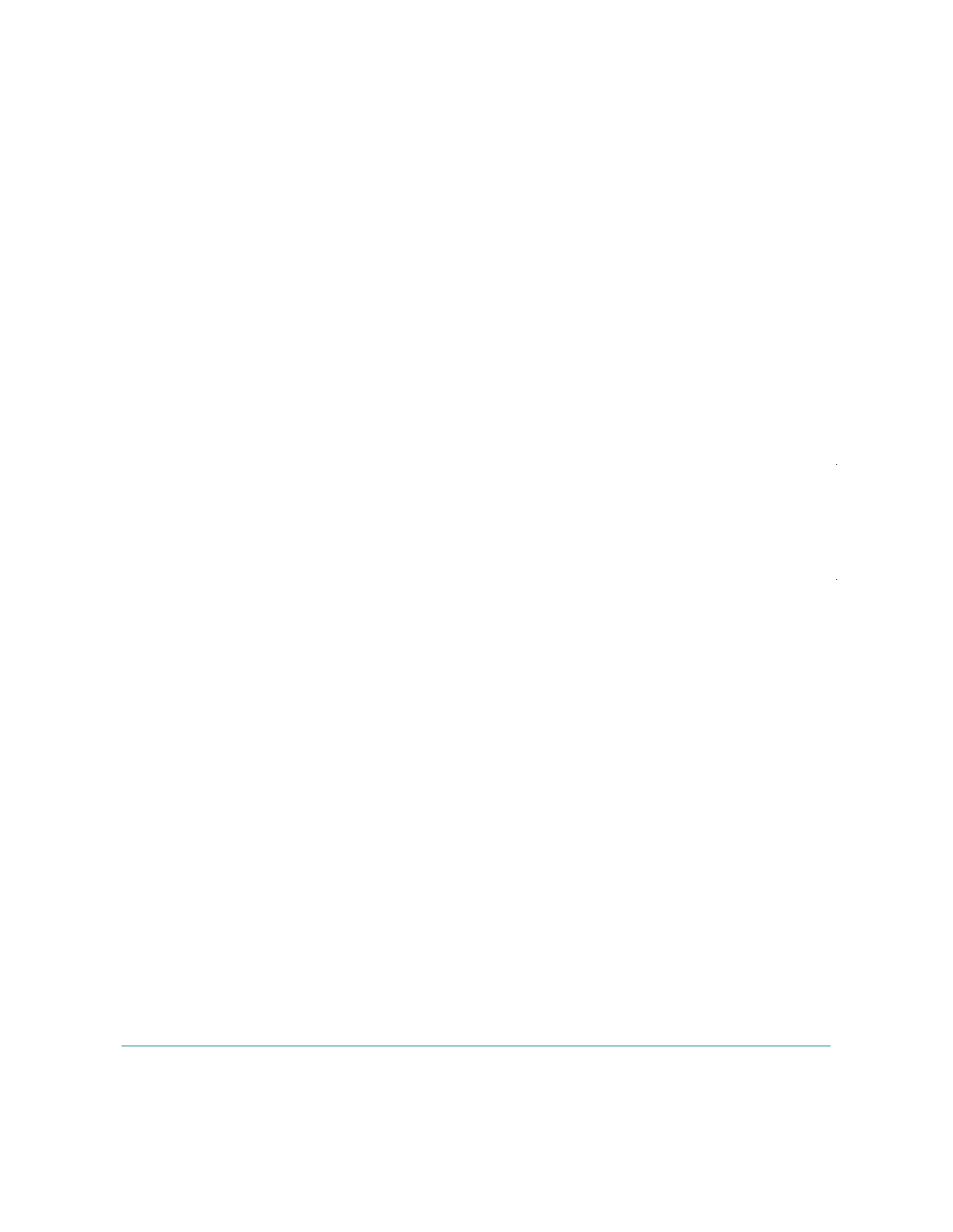**Table of Contents** 

**Subpart A — General 5** 

**140.3 Definitions 5** 

**140.5 Certificate required 5** 

**Subpart B — Certification Requirements 6** 

**140.51 Personnel requirements 6** 

**APPENDIX A — AVIATION SECURITY STANDARDS 7** 

**Supplementary information 7** 

- **A.1 Sterile area search 7**
- **A.2 Security control of sterile areas 7**
- **A.3 Aircraft search 7**
- **A.4 Screening point security and equipment 8**
- **A.5 Screening of the person 9**
- **A.6 Screening by x-ray 9**
- **A.7 Hand search of carry-on baggage 10**
- **A.8 Relinquishment of items—disposal action 10**
- **A.9 Surveillance of persons being screened 11**
- **A.10 Breaches of security screening 11**
- **A.11 Screening point emergencies—action plans and alarms 11**